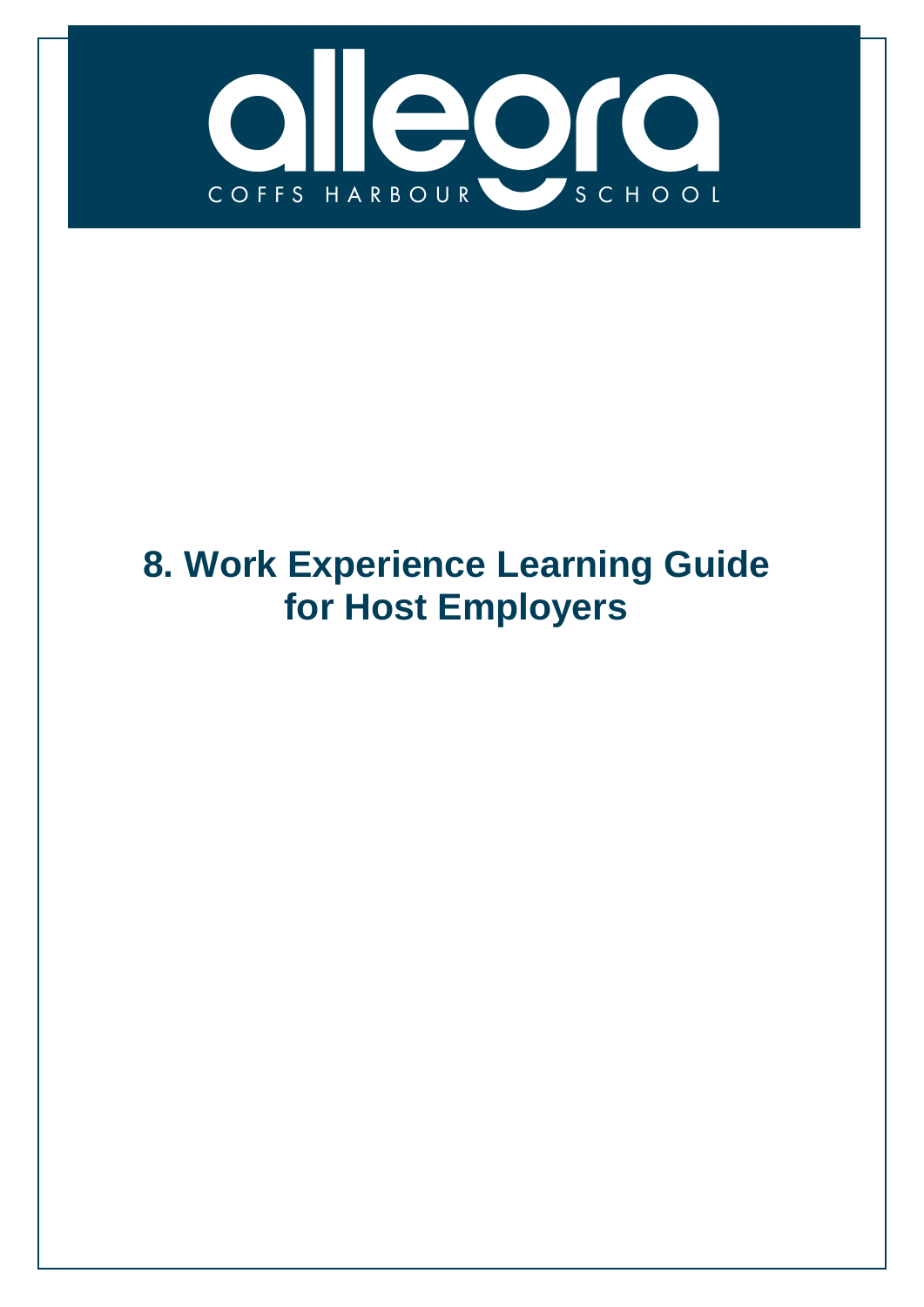

### **Privacy notice - for all parties**

Any information provided by students, parents/caregivers or host employers is obtained for the purpose of coordinating a workplace learning opportunity for the school student. The school will use the information to meet student health, duty of care and child protection responsibilities and to support the information needs of the student, host employer and the parent/caregiver.

Providing this information is voluntary; however, if you do not provide any of the information requested then the student may not be able to undertake the planned workplace learning.

The information you provide will be stored securely and kept for a minimum of seven years where there is no further action relating to the placement. The information will only be disclosed for purposes directly related to the purpose for which it is collected.

You may correct any personal information by contacting our school.

| <b>Version</b> | Approved By | <b>Approval Date</b> | Date of Effect | <b>Sections Modified</b>                              |
|----------------|-------------|----------------------|----------------|-------------------------------------------------------|
| Original       | Principal   | 06/02/2020           | 06/02/2020     | Original Created                                      |
| Version 1      | Principal   | 05/06/2020           | 05/06/2020     | Formatting and minor changes                          |
| Version 2      | Principal   | 28/04/2022           | 28/04/2022     | Header/footers changed to New logo & minor formatting |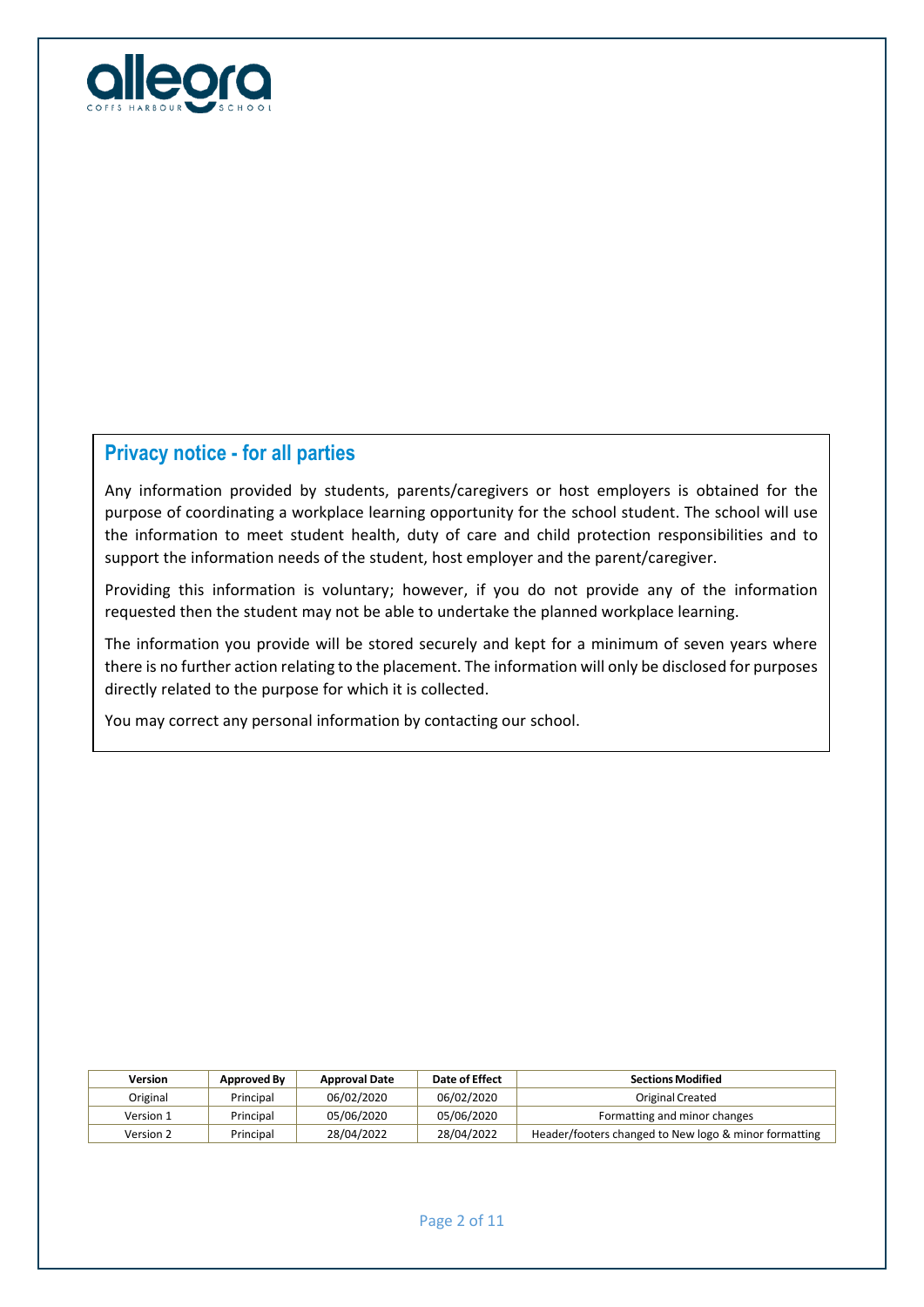

# **Why incorporate work experience?**

#### **Work experience can:**

- **Provide a 'taste' of the world of work, usually in** a workplace or career area of choice
- **IDED** Involve the student in being part of a workplace, observing tasks and carrying out duties under supervision
- Help students learn about what employers expect from their work members
- Help students to learn about what work and attributes employers are looking for
- Help Students learn how businesses work
- **Provide students with a chance to experience** organising life around work
- Help toward building a healthy resume

# **How does workplace experience benefit students?**

**Workplace learning helps students to**:

- Test job and career choices
- Find out what they like and don't like
- **Engage with the wider community**
- **Enable learning of what is required from a** manager in the workforce
- Build general work skills, like good communication, team work and critical thinking
- **Develop specific industry skills, and** competencies
- Build confidence, maturity and selfmanagement skills through participation in an adult work environment
- Grow the ability to make informed decisions when planning the transition through school and on to further education, training and work
- **P** Demonstrate reliability, motivation, work ethic and good personal presentation.

### **What work can students do?**

There are plenty of options available for work experience:

- Students can only complete work experience during school terms.
- Weekend work will only be approved if it is essential in the industry and has the Principal's approval.
- All Students aged 14 years and over are eligible to participate, however students under the age of 15 years cannot participate in a workplace learning activity before 7:00am or after 6:00pm.
- **See Appendix One for Hazardous Activities** which are prohibited for students undertaking work experience.

# **How will the young person find a work experience position?**

In the case of work experience, students will need to locate their own positions and may seek support from the school, their parents or caregivers. Once found, these positions need to be submitted to the school for approval.

### **The host employer's role**

In order to demonstrate career-building competencies, students apply for work experience by contacting host employers directly for the designated week.

If you wish to engage the work experience student, please complete the following forms for the student – to be returned to the school:

- *4. Host Employer Consent and Risk Assessment Form*
- *5. Work Experience Host Employer Acknowledgement Form*

This documentation allows the school to reasonably assess the suitability of the work experience placement.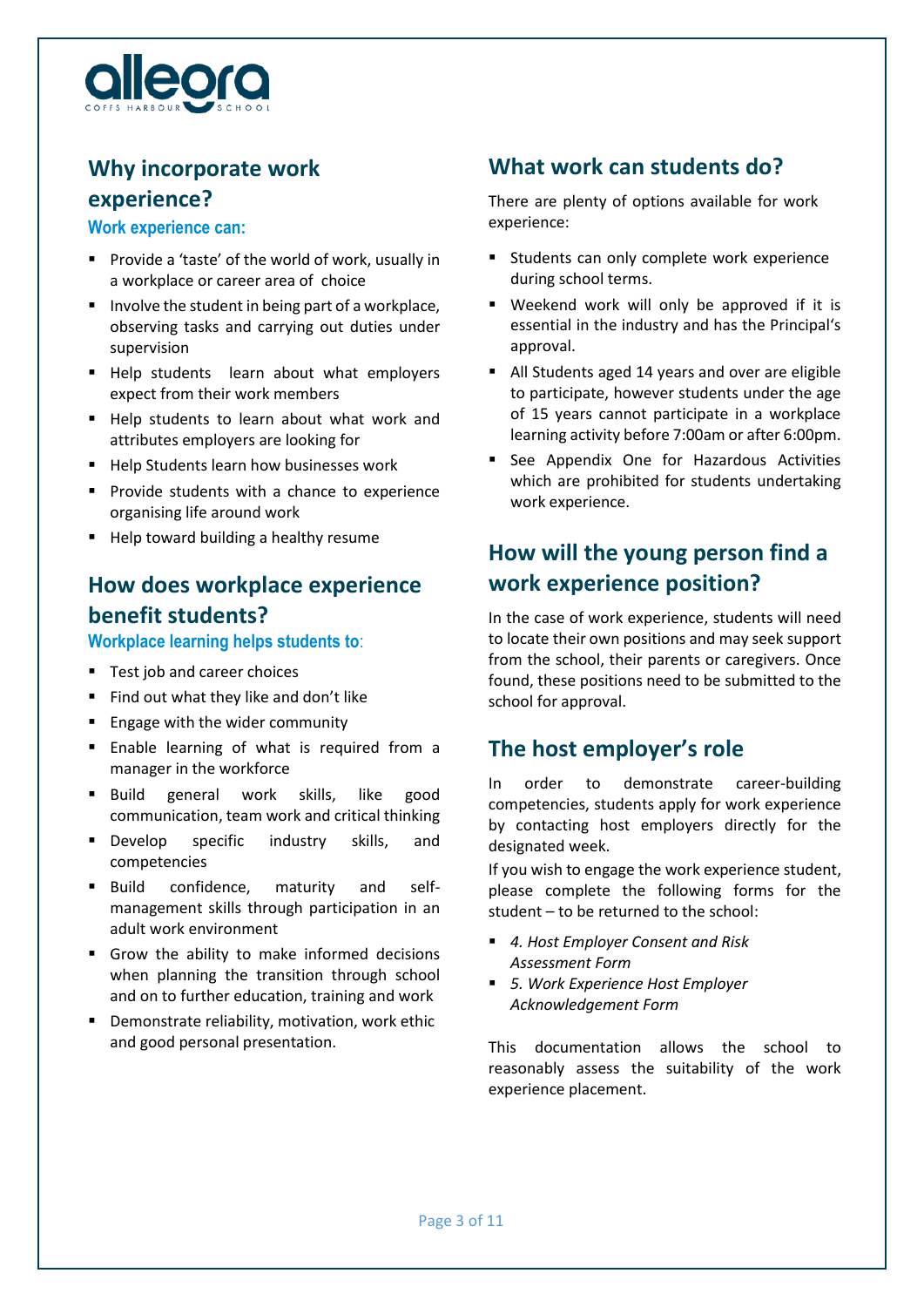

## **When the placement is confirmed**

Once approval is given, the host employer will receive a *Letter of Approval* from the school confirming the work experience placement details.

The host employer will also receive a copy of the:

- *9. Host Employer Student Induction Checklist*
- *10. Host Employer Work Experience Appraisal Form*

#### **Before students commence their placement**

- **Ensure that employees, including union** representatives, understand the purpose of the work experience placement.
- **Ensure that employees understand that students** undertaking approved workplace learning programs, must not be used in place of regular paid employees. In particular, emphasise the benefits that other employees can make to the program's success. It is essential that all staff who will have contact with students support the organisation's approach to workplace learning and understand the special responsibilities of working with young people enrolled in school.
- **Appoint a staff member who has good** communication skills and the ability to give clear instructions to be the supervisor for the student. This staff member must undertake a preplacement interview with the student to provide the following:
- **Complete workplace orientations including** safety regulations and a WHS orientation.
- Develop a schedule of activities that will give the student an understanding of the nature of the industry and the opportunity to learn and practise skills and course competencies.
- Make arrangements for their first day, tasks to be performed, acceptable workplace behaviour, hours of work and breaks, special requirements, changes in work sites and associated travel.

#### **During the placement**

 Students attend the workplace every day of the workplace program.

- The appointed supervisor supervises the student in the workplace, providing appropriate tasks.
- Please do not assume previous experience with vehicles, machinery etc. unless this has been demonstrated under close supervision. In their eagerness to please, students undertaking workplace learning may be reluctant to acknowledge their lack of experience.
- Where a student is expected to operate equipment or machinery, the student must be trained and very closely supervised. The supervisor has to watch the student using the equipment.
- Students should work the normal hours of the industry (except where there are age restrictions) and be actively involved as much as possible. Where this is not appropriate, provide opportunities for observation and discussion.
- If the workplace learning program is affected by industrial action, students should return to their school. Students participating in workplace learning programs are not to be used in place of striking workers.
- We expect only the highest standards of behaviour and participation from our students; so if you are at all concerned about any aspect of the student's performance please do not hesitate to contact the school.

#### **After the placement**

- **Please complete the following forms and** return to the school.
	- o *9. Host Employer Student Induction Checklist*
	- o *10. Host Employer Work Experience Appraisal Form*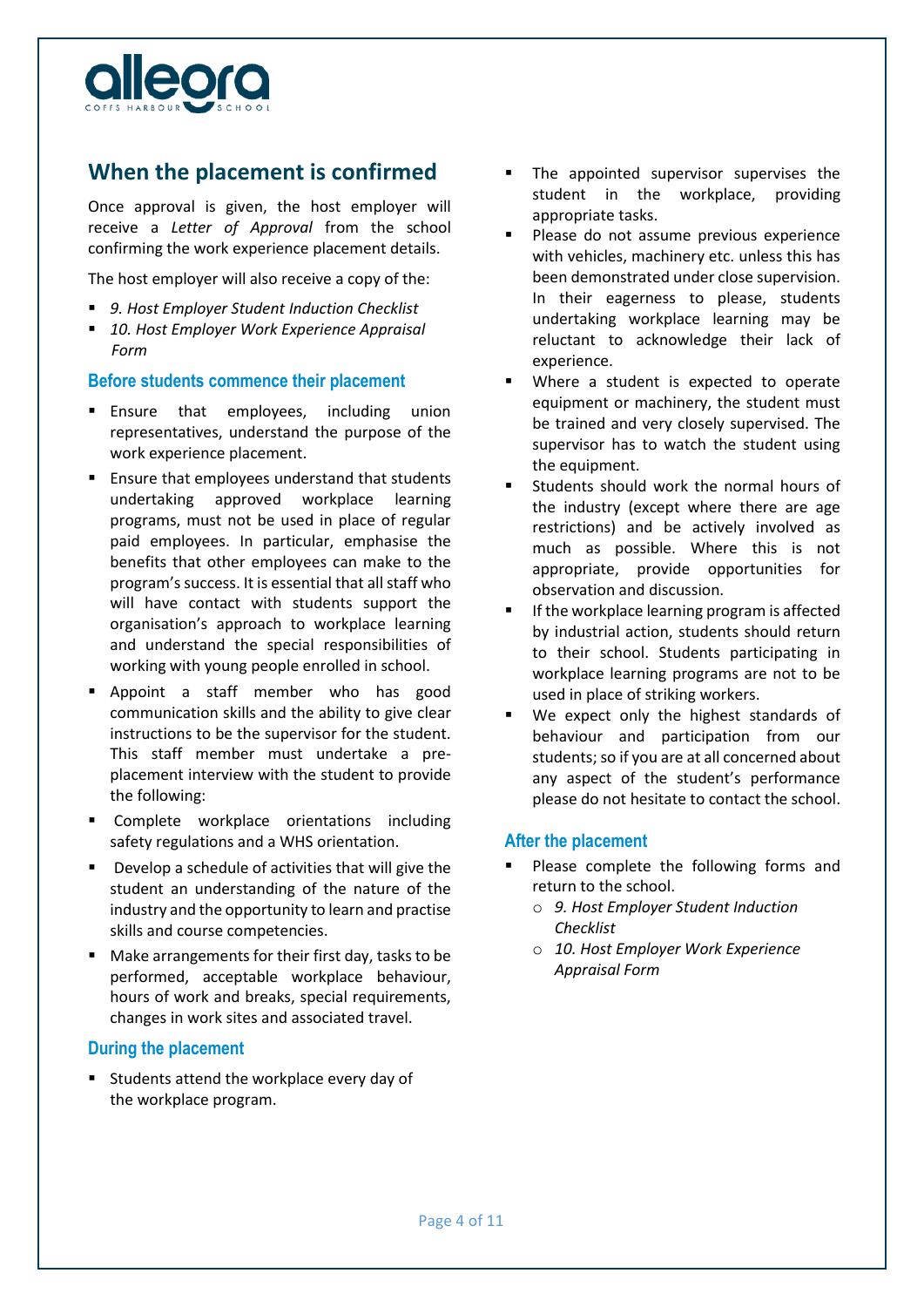

# **What else do host employers need to know?**

#### **Payments to Students**

Workplace learning is part of the total education  $\blacksquare$ program of our school. Students are volunteer workers and therefore should not be paid. Payment of students will affect the indemnity and insurance arrangements for Host Employers.

#### **Student travel arrangements**

All travel to and from the workplace is at the student's own expense and is to be organised by the student with safety in mind.

#### **Times of operation**

- As work experience placement is an integral part of the curriculum, workplace learning activities are conducted during term time as part of an ongoing educational program.
- Workplace learning activities on weekends are usually not permitted for school students and are subject to approval by the school principal. This only applies if weekend participation is an essential requirement of the industry.

#### **Accidents and accident reports**

- In the case of an accident the following steps apply:
	- o Seek medical help immediately in an emergency please go to the Emergency Department of your nearest Public Hospital.
	- o Contact the student's emergency contact and the school.
	- o Obtain a medical certificate from the treating doctor.
	- o Complete a written report of the accident and forward it to the school.
	- o Where a student is injured during a work experience placement, including travel to and from the place of work, an Accident Report must be completed. The report will include a full statement from the student, the host employer and relevant witnesses, and should be completed as soon as possible and forwarded to the school.

#### **Insurance**

- Coffs Coast Community College Inc. and Allegra School Coffs Harbour are covered under a current Insurance Policy with Ansvar Insurance.
- These insurance arrangements cover students injured while participating in approved workplace learning. This also includes students injured while travelling directly to or from their placement.
- Parents and caregivers are initially responsible for any expenses incurred by a student as a result of accident or injury, prior to a claim being submitted under these insurance provisions.

#### **Supervision of Students**

- In all educational activities, teachers have a responsibility for the safety and welfare of students, commonly referred to as 'duty of care'. Work experience placement is no exception. Because of the nature of workplace learning, supervision by the school cannot be as detailed, close and constant as during most school approved activities and the host employer shares some of the responsibility.
- It is expected that the host employer will act in accordance with workplace responsibilities as set out in the Work Health and Safety Act 2011. Where practicable, students will be visited or phoned by a teacher at least once during the placement.

#### **Protecting children and young people**

- The role of the school in child protection is to promote safety, welfare and well-being of children and young people. School staff are required to report any suspicion on reasonable grounds that a child or young person or a class of children or young people are at risk of harm.
- Work experience placement programs are no exception. Therefore, host employers need to ensure that all staff are aware of the special responsibilities associated with working with children and young people. There needs to be ongoing, close cooperation and communication between host employers and schools both before and during workplace learning programs.
	- Unacceptable conduct by host employers and their employees includes: inappropriate conversations of a sexual nature; suggestive remarks; actions including showing of publications, electronic media or illustrations which are sexually suggestive;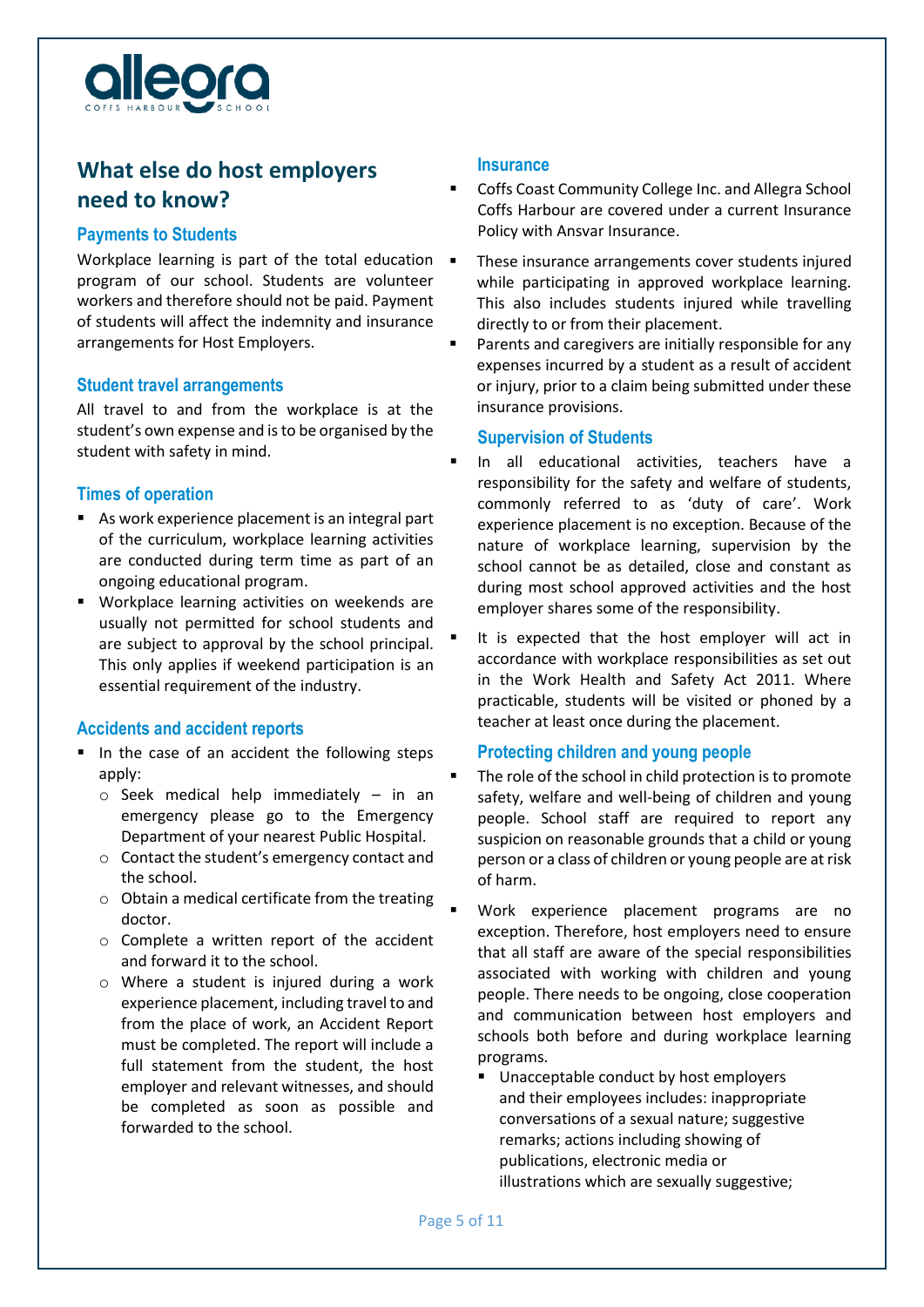

**Jokes of a sexual nature: unwarranted and/or =** inappropriate touching; and personal correspondence with students in respect of the host employer's or employee's sexual feelings for the student.

#### **Child protection – your responsibilities**

- **Working with children and young people is very** rewarding. However, to ensure the safety and welfare of young people in your workplace, you and your staff must comply with a few simple rules.
- $\blacksquare$  It is your responsibility as the host employer to ensure that your staff know how to conduct themselves with children and young people. They must avoid any conduct that could make a young person feel threatened or coerced or belittled. This could include initiation activities or horseplay involving the student; physical or verbal abuse such as swearing at students; physical assault; inappropriate conversations, remarks or jokes of a sexual nature; the showing of sexually suggestive publications, electronic media or illustrations and any unwarranted and/or inappropriate touching or personal communication with students regarding their sexual feelings. This includes texting or using social media.
- As a host employer, you will be asked to indicate on the Student Placement Declaration that, to your knowledge, there is nothing in the background of any staff member or person in close contact with the student that would make them unsuitable for working with children.
- Host employers must report any allegations against an employee in the area of child protection to the principal of our school.
- Child protection legislation requires that allegations about employee conduct be reported to the Office of the Children's Guardian.
- **Allegations involving suspected abuse, harm or** risk of significant harm to the student must also be reported to the Community Services Child Protection Hotline 13 36 27 and, in some cases, to the NSW police.

 For more information on working with children, contact the NSW Office of the Children's Guardian on (02) 9286 7219 or email [check@kidsguardian.gov.au](mailto:check@kidsguardian.gov.au)

### **Responsibilities**

For many students this may be their first time in a work environment and there are a number of important obligations that the host employer and student need to be aware of when in the workplace.

#### **Responsibilities of the Host Employer**

In the workplace a company employee will supervise students. However, the level of supervision may be less than students are accustomed to and it is important that students follow directions from their immediate workplace supervisor or another representative of the host employer.

#### **Duty of Care**

The school has a common law duty of care to take reasonable steps to ensure the safety of its students.

The school requires that all host employers complete the necessary documentation and returns it to the college before the work experience placement commences.

The school may not conduct a work place visit to each host employer and relies on the student, parents or host employer to advise the school if there are any problems during the work experience placement.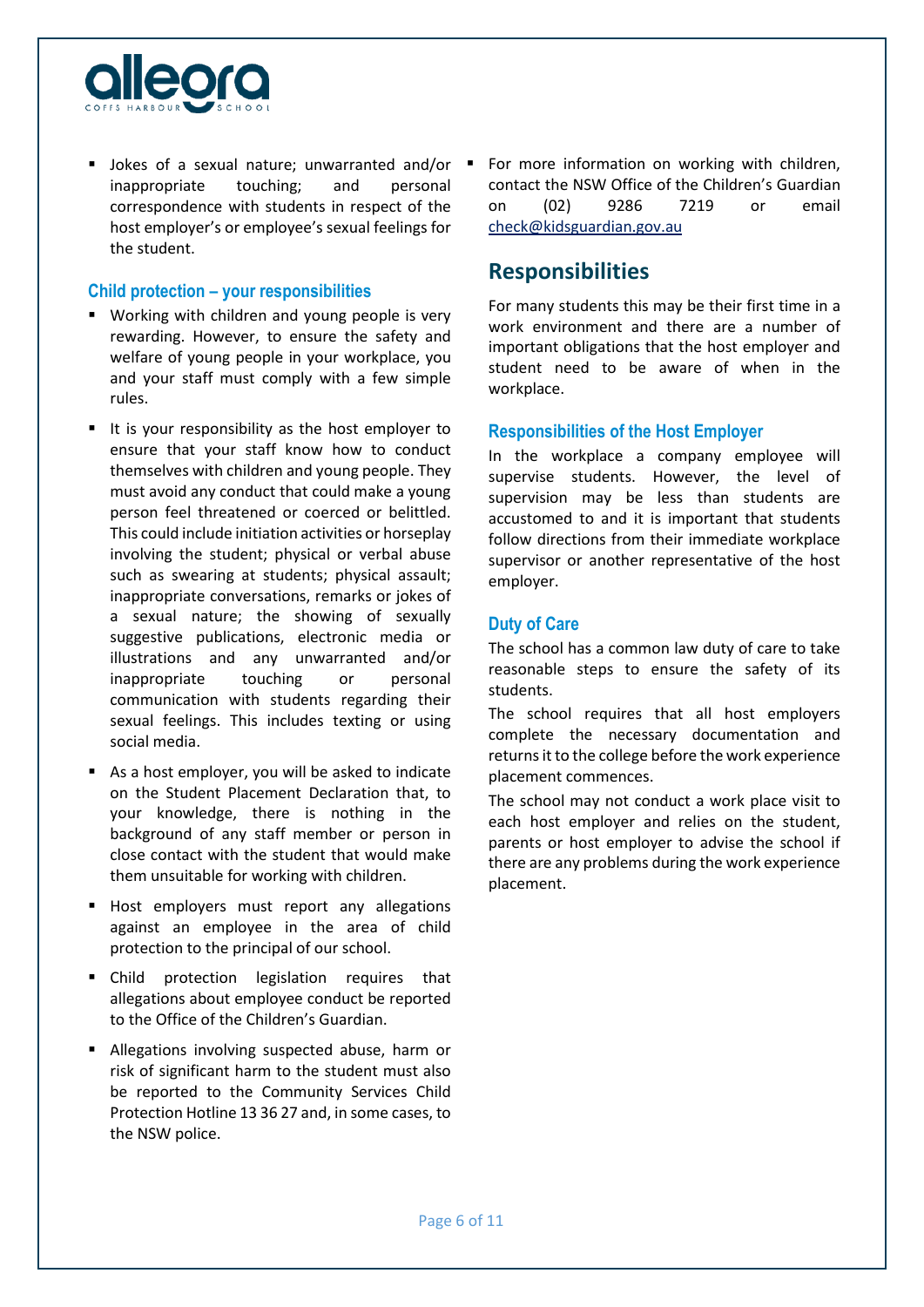

#### **Work Health & Safety**

The host employer has obligations under WHS to ensure that its employees and all other persons are not exposed to health and safety risks while at the host employer's place of work - this includes work experience students.

The host employer should conduct an WHS induction on the student's first day and during this induction should explain the following to the student:

- The Host Employer's WHS policy.
- What to do if they need first aid and the location of the first aid facilities.
- Security and emergency evacuation procedures.
- Any restricted work areas, risks or hazards in the workplace.
- The tasks, equipment and material the Student will be expected to use and who they should see for assistance.
- To whom the Student should report any incidents or accidents.

#### **Anti-discrimination**

The host employer must comply with applicable anti-discrimination legislation.

The student should immediately report any concern about discrimination, harassment or bullying directly to the Host Employer Supervisor or the School.

### **Responsibilities of the Student**

In addition to keeping communication lines always open with the school, the student will also have responsibilities in the workplace.

#### **These responsibilities include:**

- **E** Listen carefully and follow any instructions given in regarding the performance of work.
- Comply with all safety instructions, policies and procedures including the wearing of protective clothing if required.
- Work normal industry hours for the work place.
- Inform the school and host employer of expected absences from work, or late arrivals or if any unexpected absences or lateness occurs.
- Report all accidents in the workplace to the host employer and the school.
- **Report any concerns in relation to discrimination,** harassment, bullying or any grievances to the school.
- **Undertake the activities set by the host employer** in the workplace.
- Keep contact numbers of their parents, school and host employer supervisor with them at all times during their work experience placement.
- The school is not able to directly supervise the student during the work experience placement. It is therefore vital that a student contact the school if they:
- Feel uncomfortable with an instruction given to them.
- Feel unsafe in the workplace.
- Are being harassed or bullied or are uncomfortable with how a particular person is treating them.
- **Students need to advise the School and their** Parents as soon as possible of their concerns. If the Student is concerned about a particular activity, the Student should refuse politely to undertake the activity.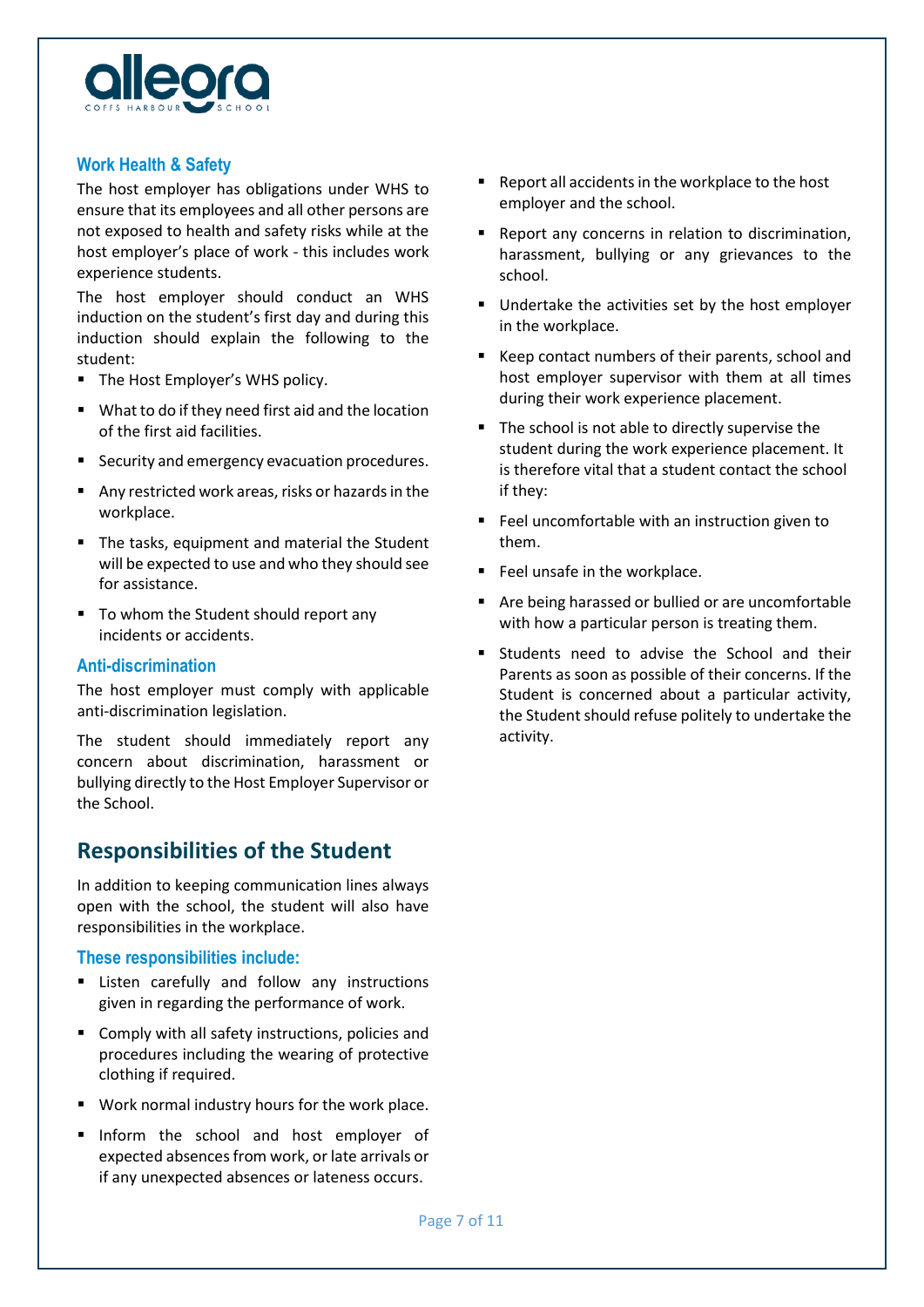

#### **Important Contacts**

Thank you for taking the time to read the information in this guide. We hope that you feel confident and well prepared to support a student as they take up these valuable workplace learning opportunities.

If you have any further enquiries, please contact our office and speak with our Deputy Principal or Student Support Officer.

Level 1 City Square (PO Box 173) 66-90 Harbour Drive, Coffs Harbour NSW 2450 02 6651 6898 [school@allegraschool.nsw.edu.au](mailto:school@allegraschool.nsw.edu.au) allegraschool.nsw.edu.au

**For further assistance, advice and information:**

- <http://www.bit.ly/WorkLearnPolicy>
- **F** See the Parents and Caregivers section for additional information.
- [http://myfuture.edu.au](http://myfuture.edu.au/)
- **Support and encourage your child in their career making decisions.**
- [http://www.talkingsafety.org](http://www.talkingsafety.org/)
- **Information, tips and resources to help improve young worker safety and ensure compliance with NSW** WHS legislation.
- [http://www.bit.ly/Parents and CaregiversandCommunity](http://www.bit.ly/ParentsandCommunity)

**Parents and Caregivers / Caregivers and community can play an important role in Students' career** decision making.

- [www.pssfw.myskills.gov.au/the-framework](http://www.pssfw.myskills.gov.au/the-framework)
- Preparing Secondary Students for Work-a framework for vocational learning and VET delivered to secondary Students.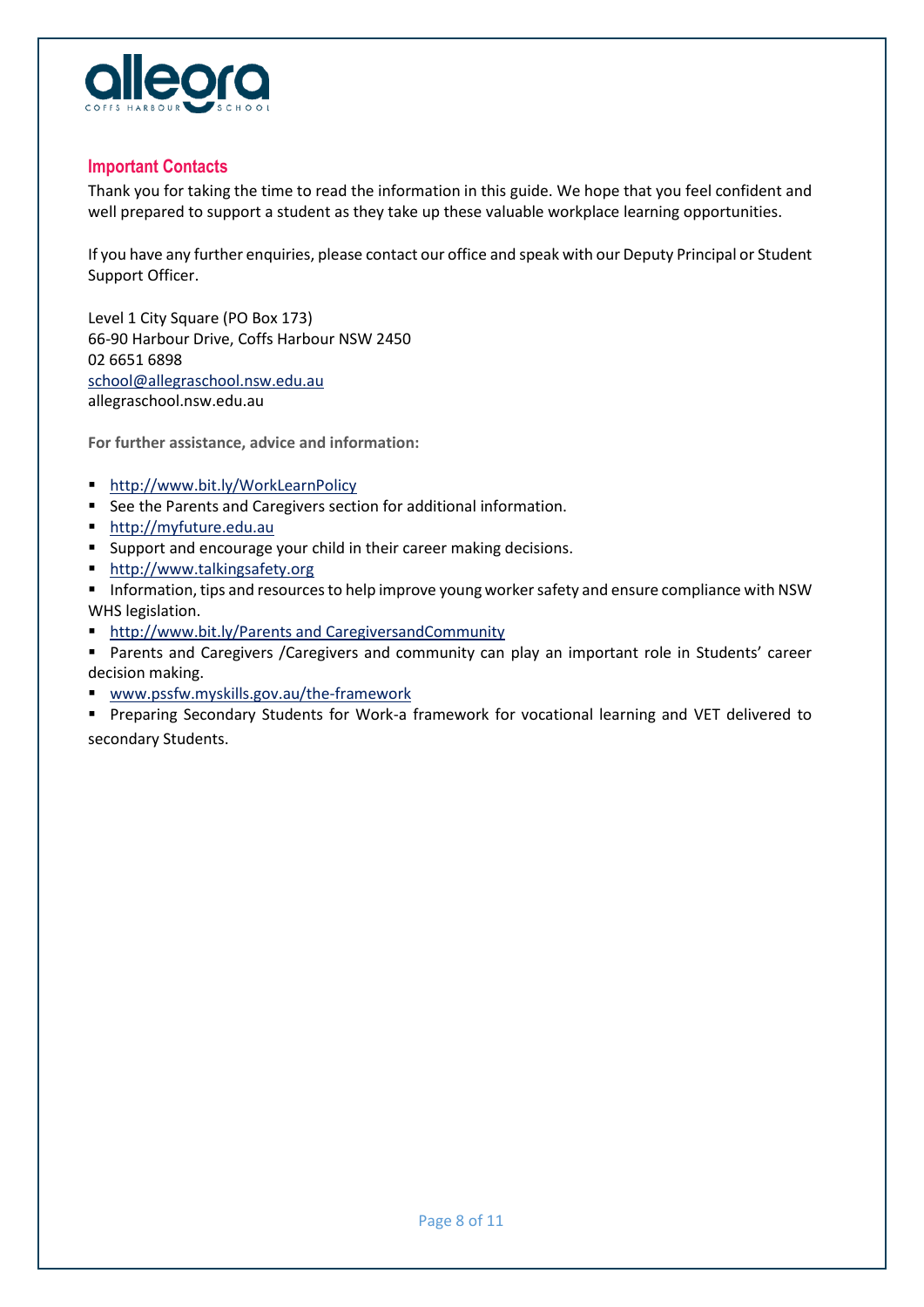

**Appendix One**

# **Activities that are Prohibited or Need Special Consideration**

#### **What activities for students in workplace learning programs are either prohibited or need special consideration given to addressing risks?**

Young workers can lack the experience, knowledge and skills to identify and deal with potential hazards. Inexperience and a lack of awareness can increase the likelihood of a young worker being injured. There are some activities that are not suitable for students in an approved workplace learning program and there are others where special consideration needs to be given to addressing risks.

#### **Such activities include:**

- Use of machinery or equipment which may be dangerous for new or young workers to operate is prohibited. A Student may operate machinery or equipment provided each of the following occurs:
	- $\circ$  The activity is first risk-assessed as suitable and safe for student operation by the host employer.
	- $\circ$  The student has been given appropriate information, instruction and training and a checklist for the safe operation and handling of the equipment.
	- $\circ$  The equipment is in safe working order, complete with required safety devices or guards.
	- $\circ$  A suitably qualified or experienced person in the workplace who has good communication skills and the ability to give clear instructions provides on-going close supervision.
- The service of alcohol where the student is under 18 is prohibited.
- Travel by helicopter is prohibited.
- Air travel on charter flights and aircraft other than those providing a regular public transport service (i.e. on a regular route with paying passengers) is prohibited.
- Travel outside the 12 nautical mile limit at sea is prohibited.
- Scuba and deep-sea diving are prohibited.
- The following 'high risk construction work' as defined in the NSW WHS Regulation 2011 Chapter 6 is prohibited: construction work in tunnels or involving the use of explosives or work in and around gas and electrical installations; near traffic or mobile plant, or demolition work other than simple stripping of walls etc.
- Any excavation work at a depth of one metre or more, at a depth under one metre without direct supervision by a competent person, or near utilities is prohibited.
	- $\circ$  work on permanent or temporary structures used to enable construction work in marine environments is prohibited.
	- $\circ$  working on a roof is prohibited.
	- $\circ$  any activities involving or adjacent to the repair, removal or demolition of any construction work containing asbestos or in the clean-up process following the activity are prohibited.
	- $\circ$  attendance at a site while chimney stacks or buildings are being demolished is prohibited.
	- $\circ$  scheduled work as set out in Chapter 4 of the NSW WHS Regulation 2011 is prohibited, unless there are exceptional circumstances and the student, aged 18 or over, already has achieved the necessary certification.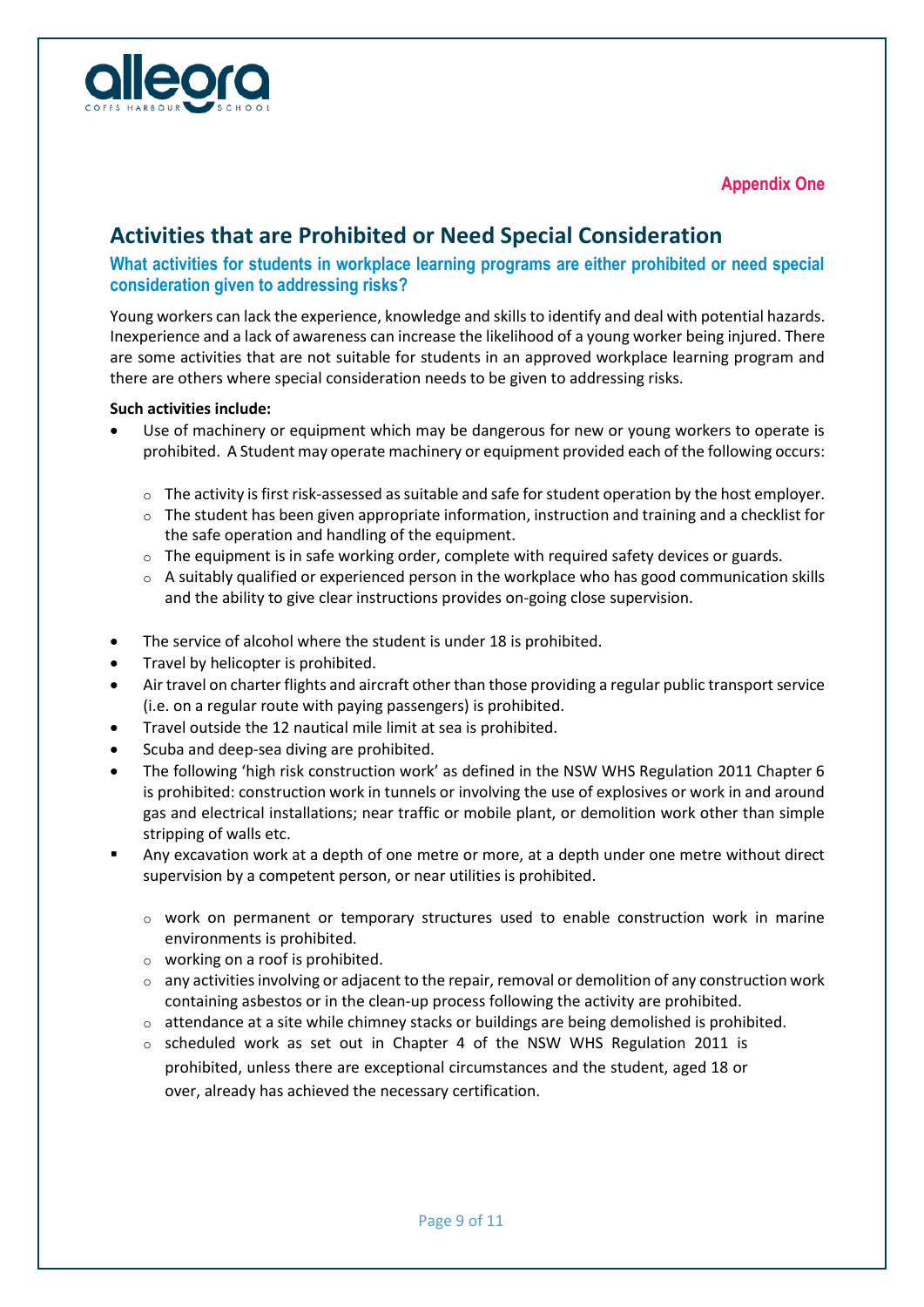

Any activity requiring a licence (e.g., a driver's licence), permit or certificate of competence can only be approved where:

- the student already has the relevant current licence, permit or certificate.
- the activity is directly related to the learning outcomes of the placement.
- the activity is included in the Student Placement Record prior to approval.

**Note:** Students cannot be expected to drive their own vehicles while undertaking activities on behalf of the Host Employer.

- No student is to drive an old or unregistered vehicle commonly known as "bush basher".
- Any work of a sexual or explicit nature is prohibited.

#### **Placements involving the driving of golf carts, tractors or similar farm vehicles**

Placements involving the student operation of golf carts, tractors or farm vehicles such as quad bikes must be carefully considered, even where these activities are considered to be essential to achieving the outcomes of the placement. For these placements to be approved the vehicle must be adequately risk assessed as being safe for a student to operate.

Students must have successfully completed a relevant formal training course or related course competencies or have demonstrated substantial experience in the safe operation of these vehicles. The student still needs to be closely supervised.

Students with little or no experience must not operate these vehicles unless the school is satisfied that the Host Employer can satisfactorily manage the activity for the student and can provide appropriate quality training and on-going close supervision. This must occur prior to approval of the placement.

#### **Placements in meat processing plants**

Placements in meat processing plants are subject to mandatory requirements. The information package developed with industry to support school student workplace learning in meat processing plants is available at: [https://www.det.nsw.edu.au/vetinschools/worklearn/meat.html](about:blank)

#### **Placements in the construction industry**

All workplace learning in the construction industry requires as a pre requisite that the student completes Work Health and Safety induction training for construction work and holds the WorkCover NSW general construction induction training card ('white card"). Workplace supervisors must make students are aware of the risks associated with handling and operating all tools and equipment the student is to use and how to manage those risks.